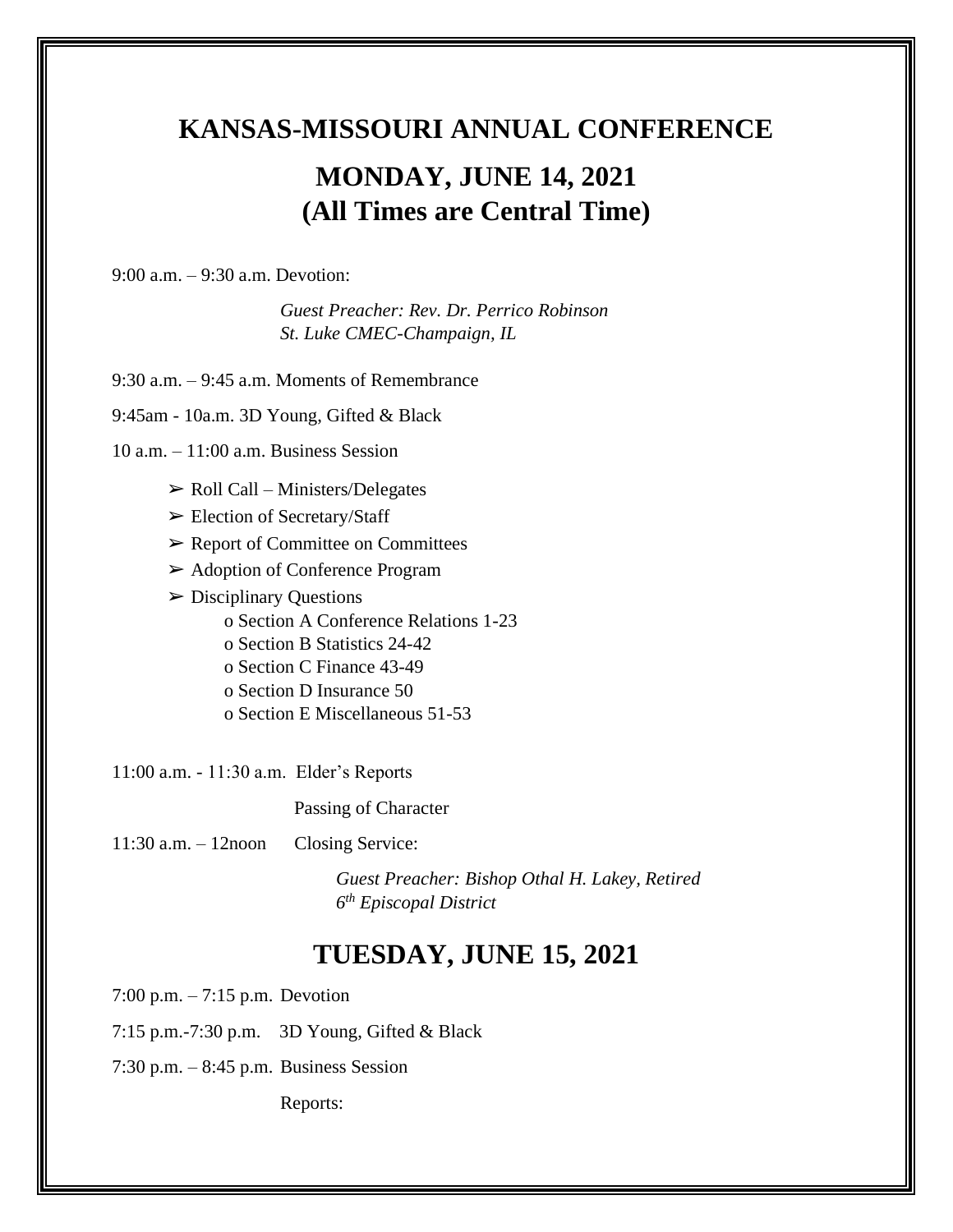- ➢ Treasurer
- $\triangleright$  Missionary
- $\Sigma$  Lay
- $\triangleright$  Ministers Spouses
- $\triangleright$  Stewardess
- ➢ Young Adults
- Next Conferences Report of Joint Board Passing of Budget

8:45p.m. - 9:00 p.m. 3D Young, Gifted & Black

9p.m. Communion/Commission

*Guest Preacher: Rev. Dr. Vanessee Burns Christian Chapel CMEC-Dallas, TX*

Installation of Conference Officers

Pastoral Appointments

Closing Prayer

Benediction

## **IN-PERSON BUSINESS SESSION SATURDAY, JUNE 19, 2021**

**LOCATION:** SAINT PETERS CMEC | KANSAS CITY, KS

#### 10:00 a.m.-**Lay Delegate Session**

Devotion

Election of Lay Delegates

Lunch Break

#### 1:30 p.m.-**Clergy Delegate Session**

**Devotion** 

Election of Clergy Delegates

Service of Ordination:

*Guest Preacher: Presiding Elder Willie F. Dockery Jr. Milwaukee District & Pastor of Bethel CMEC-Milwaukee, WI*